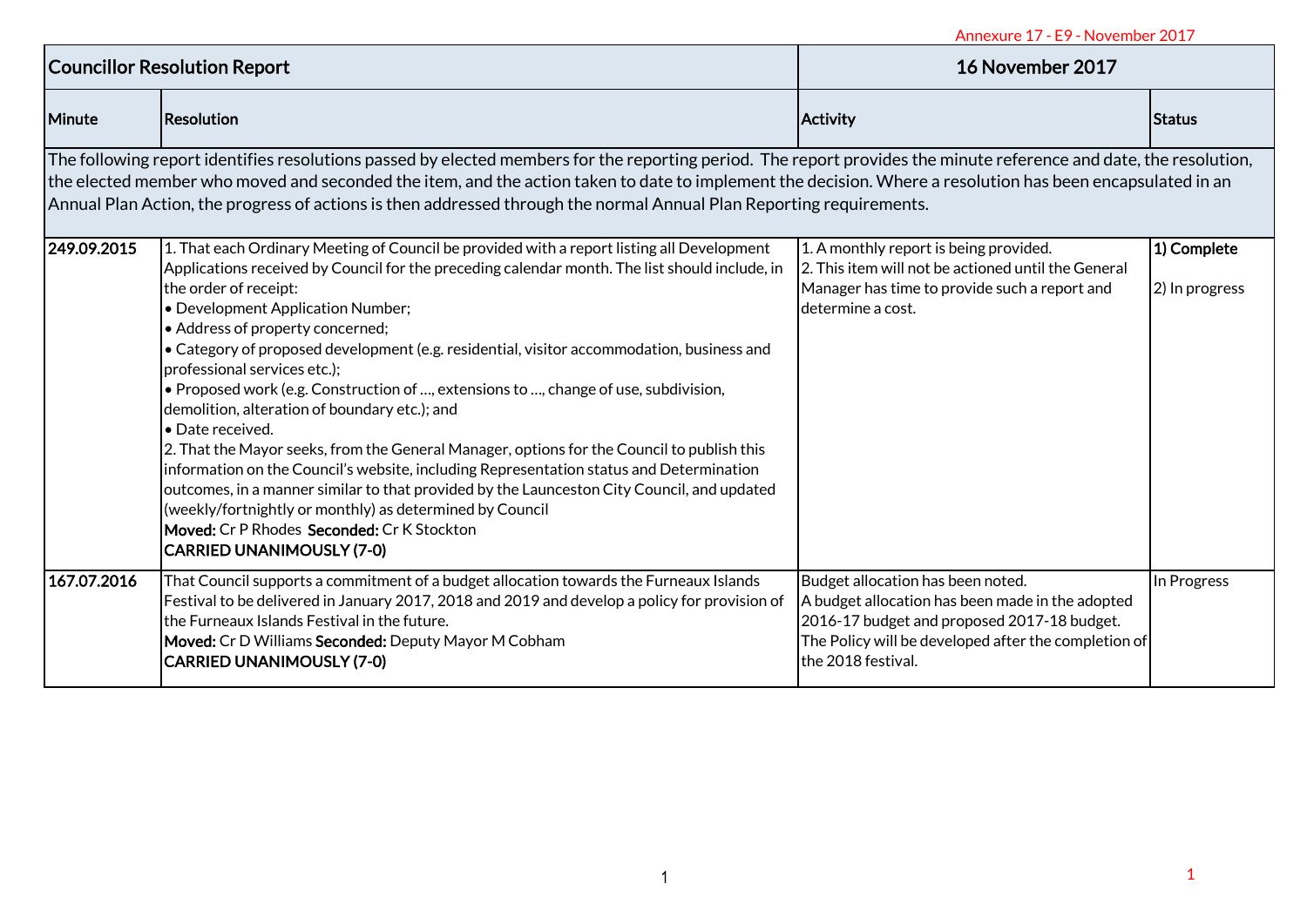|                                                                                                                                                                                                                                                                                                                                                                                               | 16 November 2017                                                                                                                                                                                                                                                                                                                                                                                                                                                                                                                 |                                                                                                                                                                                                                                                                                                                                                                                                                                                                                                                                      |
|-----------------------------------------------------------------------------------------------------------------------------------------------------------------------------------------------------------------------------------------------------------------------------------------------------------------------------------------------------------------------------------------------|----------------------------------------------------------------------------------------------------------------------------------------------------------------------------------------------------------------------------------------------------------------------------------------------------------------------------------------------------------------------------------------------------------------------------------------------------------------------------------------------------------------------------------|--------------------------------------------------------------------------------------------------------------------------------------------------------------------------------------------------------------------------------------------------------------------------------------------------------------------------------------------------------------------------------------------------------------------------------------------------------------------------------------------------------------------------------------|
| <b>Resolution</b>                                                                                                                                                                                                                                                                                                                                                                             |                                                                                                                                                                                                                                                                                                                                                                                                                                                                                                                                  | Status                                                                                                                                                                                                                                                                                                                                                                                                                                                                                                                               |
| That Council agrees to waive plumbing permit fees for residents and business operators who<br>wish to revert from a dual water supply to a single water supply for a period of 6 months after<br>the Department of Health and Human Services has removed the Do Not Consume Notice and<br>Boil Water Alert.<br>Moved: Cr G Willis Seconded: Cr K Stockton<br><b>CARRIED UNANIMOUSLY (6-0)</b> | The 6 month period for Whitemark is now<br>concluded. The Do Not Consume Notice and Boil<br>2017. The 6 month period for Lady Barron<br>residents will close on 25th January 2018.<br>Discussions with TasWater indicate that from an<br>operational perspective it is desirable that more<br>people connect to the Lady Barron water supply as<br>constant volume uptake aids in maintaining the<br>treatment regime. Council may wish to extend this<br>subsidy period for Lady Barron as a means to<br>incentivise customers. | In Progress                                                                                                                                                                                                                                                                                                                                                                                                                                                                                                                          |
| That Council supports the fourth option contained in the Flinders Island Waste Management<br>Feasibility Report and proceeding in accordance with the recommendations.<br>Moved: Cr D Williams Seconded: Deputy Mayor M Cobham<br><b>CARRIED UNANIMOUSLY (7-0)</b>                                                                                                                            | Tender documents have been released, submissions In Progress<br>received and processed. Updates provided at May,<br>June and August 2017 Workshops. Preferred<br>contractor identified and report recommending<br>same adopted at the June 2017 Council Meeting.<br>Additional financial advice being obtained.<br>Discussions to update the new owners of the<br>preferred contractor have commenced. Report to<br>21 September Council Meeting with progress<br>update and recommendations. Refer also to<br>155.06.2017       |                                                                                                                                                                                                                                                                                                                                                                                                                                                                                                                                      |
| That Council directs the Acting General Manager to:<br>Facility; and report back to Council.<br>Moved: Cr G Willis Seconded: Cr P Rhodes<br>CARRIED UNANIMOUSLY (6-0)                                                                                                                                                                                                                         | Inspection and report completed. Investigation and In Progress<br>actively involved but at this time this is a matter for<br>part of the general Airport Masterplan<br>implementation.                                                                                                                                                                                                                                                                                                                                           |                                                                                                                                                                                                                                                                                                                                                                                                                                                                                                                                      |
|                                                                                                                                                                                                                                                                                                                                                                                               | <b>Councillor Resolution Report</b>                                                                                                                                                                                                                                                                                                                                                                                                                                                                                              | <b>Activity</b><br>Water Alert was lifted in Lady Barron on 25th July<br>• have the current tank inspected to determine what is required for compliance; and scope out discussions with Sharp Airlines have confimed<br>the project and the associated costs of delivering a Business Case for the Aviation Fuel Storage Sharps ownership and reponsibility for the<br>maintenance and operations of the tanks. There<br>may be opportunities in the future for Council to be<br>Sharp Airlines. This carriage of this resolution is |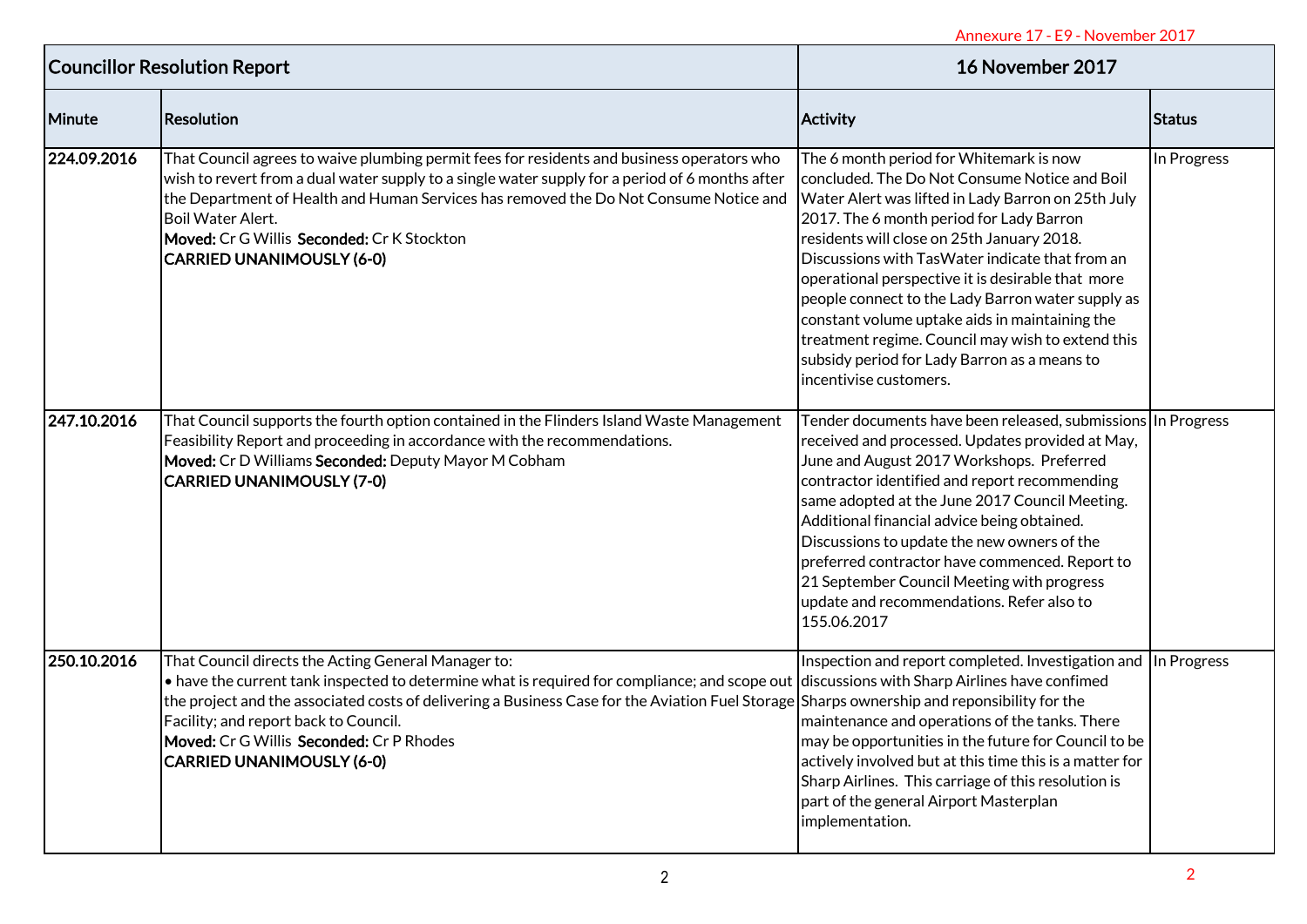| <b>Councillor Resolution Report</b> |                                                                                                                                                                                                                                                                                                                                                                                                                                                                                                                                                                                                                                                                             | 16 November 2017                                                                                                                                                                                                                                                                                                                                                                                                                                                                                                                                                          |               |
|-------------------------------------|-----------------------------------------------------------------------------------------------------------------------------------------------------------------------------------------------------------------------------------------------------------------------------------------------------------------------------------------------------------------------------------------------------------------------------------------------------------------------------------------------------------------------------------------------------------------------------------------------------------------------------------------------------------------------------|---------------------------------------------------------------------------------------------------------------------------------------------------------------------------------------------------------------------------------------------------------------------------------------------------------------------------------------------------------------------------------------------------------------------------------------------------------------------------------------------------------------------------------------------------------------------------|---------------|
| Minute                              | Resolution                                                                                                                                                                                                                                                                                                                                                                                                                                                                                                                                                                                                                                                                  | <b>Activity</b>                                                                                                                                                                                                                                                                                                                                                                                                                                                                                                                                                           | <b>Status</b> |
| 251.10.2016                         | That Council directs the Acting General Manager to scope out the project and the associated<br>costs of delivering a Business Case for the Airport Hangars and report back to Council.<br>Moved: Cr D Williams Seconded: Cr K Stockton<br><b>CARRIED UNANIMOUSLY (7-0)</b>                                                                                                                                                                                                                                                                                                                                                                                                  | A report was prepared and discussed at the March<br>2017 Council workshop. Implementation of survey<br>and leases is being undertaken. A mini access plan<br>will also be required. Matter to be considered as<br>part of a wider Airport Business Case. Summary of<br>Fees and Charges outlined at June 2017 Workshop<br>and commercial-in-confidence report provided to<br>Councillors. Further update provided at the August<br>and September 2017 Council workshops. This<br>carriage of this resolution is part of the general<br>Airport Masterplan implementation. | In Progress   |
| 287.11.2016                         | That the Works and Services Department also considers stabilisation of high density truck<br>turning intersections and entry points.<br>Moved: Cr C Rhodes Seconded: Cr P Rhodes<br><b>CARRIED UNANIMOUSLY (6-0)</b>                                                                                                                                                                                                                                                                                                                                                                                                                                                        | The financial and time costs of dropping the<br>stabiliser off the contracted float were too much to<br>consider stabilising small areas such as<br>intersections in the recent campaign. The<br>intersections of Memana/Lucks Rd and<br>Memana/Lackrana Rd will be included in the next<br>stabilisation program along with sections of<br>Memana Rd. Lady Barron/Lackrana Rd intersection<br>is the responsibility of StateGrowth and will be<br>pursued for stabilisation in that program also.                                                                        | Not started   |
| 292.11.2016                         | 1. That Flinders Council lobbies the relevant government agencies and Ministers to amend the Follows 293.11.2016<br>Bass Strait Passenger Vehicle Equalisation Scheme (BSPVES) to include an intrastate<br>component i.e. between 'mainland' Tasmania and the Furneaux Group. The aim of this Notice<br>of Motion is to benefit residents of the Furneaux Islands.<br>2. That if deemed appropriate, depending on current shipping arrangements, the General<br>Manager liaises with King Island Council re their possible involvement in changing the BSPVES<br>to include an intrastate component.<br>Moved: Deputy Mayor M Cobham Seconded: Cr G Willis<br>CARRIED (5-1) |                                                                                                                                                                                                                                                                                                                                                                                                                                                                                                                                                                           | Not started   |
|                                     |                                                                                                                                                                                                                                                                                                                                                                                                                                                                                                                                                                                                                                                                             |                                                                                                                                                                                                                                                                                                                                                                                                                                                                                                                                                                           | 3             |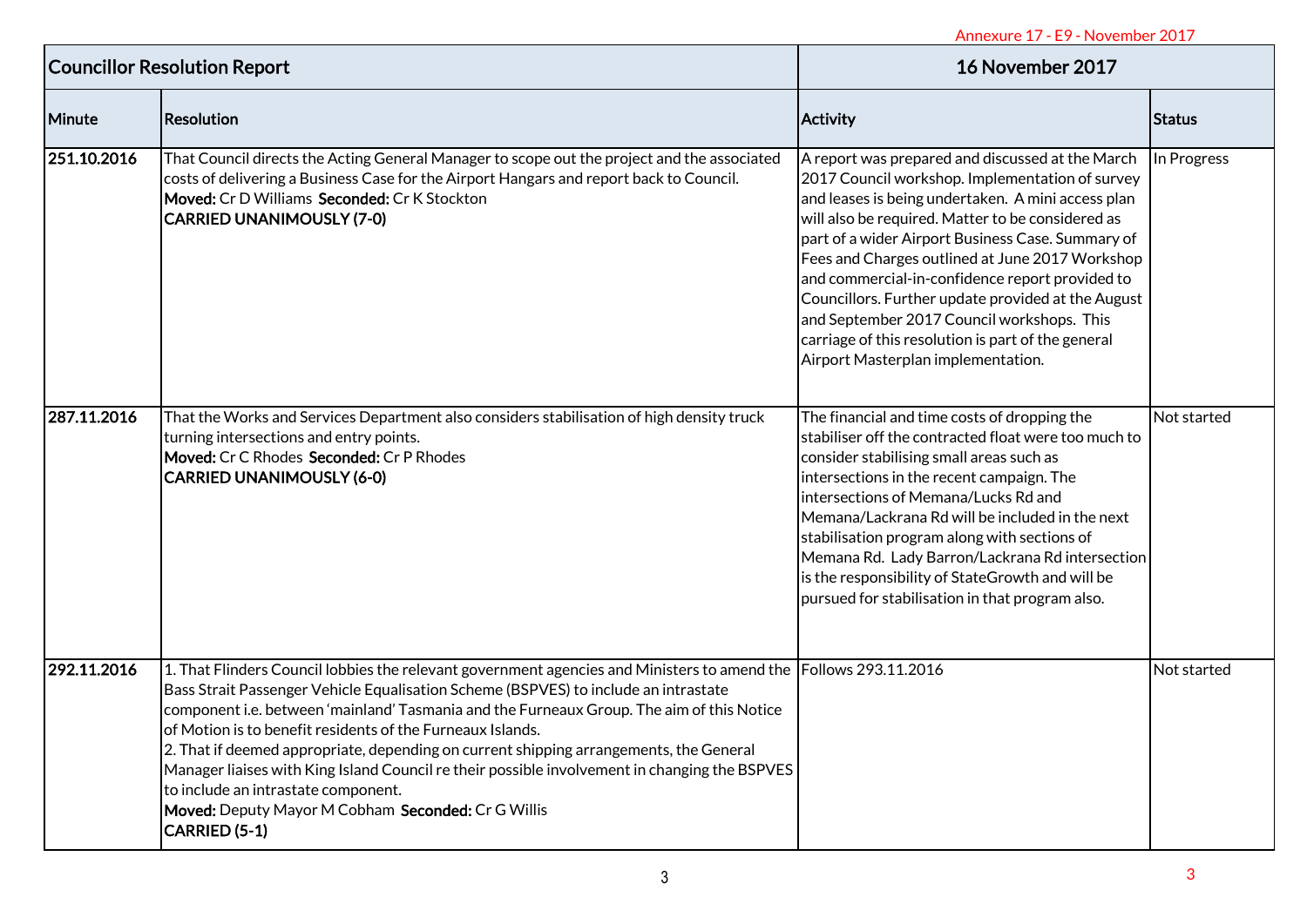| <b>Councillor Resolution Report</b> |                                                                                                                                                                                                                                                                                                                                                             | 16 November 2017                                                                                                                                                                                                                                                                                                                                                                                                                                          |                                                                                                                                       |
|-------------------------------------|-------------------------------------------------------------------------------------------------------------------------------------------------------------------------------------------------------------------------------------------------------------------------------------------------------------------------------------------------------------|-----------------------------------------------------------------------------------------------------------------------------------------------------------------------------------------------------------------------------------------------------------------------------------------------------------------------------------------------------------------------------------------------------------------------------------------------------------|---------------------------------------------------------------------------------------------------------------------------------------|
| Minute                              | <b>Resolution</b>                                                                                                                                                                                                                                                                                                                                           | Activity                                                                                                                                                                                                                                                                                                                                                                                                                                                  | <b>Status</b>                                                                                                                         |
| 293.11.2016                         | That a business plan/report outlining the advantages of and reasons for an intrastate<br>component of the BSPVES be developed by Council to support the lobbying process and that a<br>budget allocation be considered at the half yearly budget review for this purpose.<br>Moved: Mayor C Cox Seconded: Cr D Williams<br><b>CARRIED UNANIMOUSLY (6-0)</b> | This matter to be addressed as part of investigation $ $ Part of the<br>of the general investigation of the disadvantage of<br>Flinders region and community.<br>Application for funding assistance under the<br>Commonwealth's Building Better Regions Program<br>- Community Stream has been lodged and has now<br>been successful.                                                                                                                     | application for<br>Funding made<br>under the<br>Commonwealth's<br><b>Building Better</b><br>Regions Program<br>- Community<br>Stream. |
| 316.12.2016                         | That Council agrees to pursue the extension of Robert Street by approximately 80 metres.<br>Moved: Cr P Rhodes Seconded: Cr K Stockton<br><b>CARRIED UNANIMOUSLY (7-0)</b>                                                                                                                                                                                  | Council staff have commenced enquiries with<br>Crown Land Services. Preliminary legal advice<br>regarding the process has also been obtained. The<br>property owner that made the initial request has<br>sold the land and the new owner has verbally<br>indicated that he does not wish to pursue the<br>matter with confirmation being sought. Review also<br>indicates that the road and associated land is flood<br>prone. There remains cost issues. | Rationale for<br>proceeding as<br>intended is<br>questioned.<br>Further update<br>required.                                           |
|                                     |                                                                                                                                                                                                                                                                                                                                                             |                                                                                                                                                                                                                                                                                                                                                                                                                                                           |                                                                                                                                       |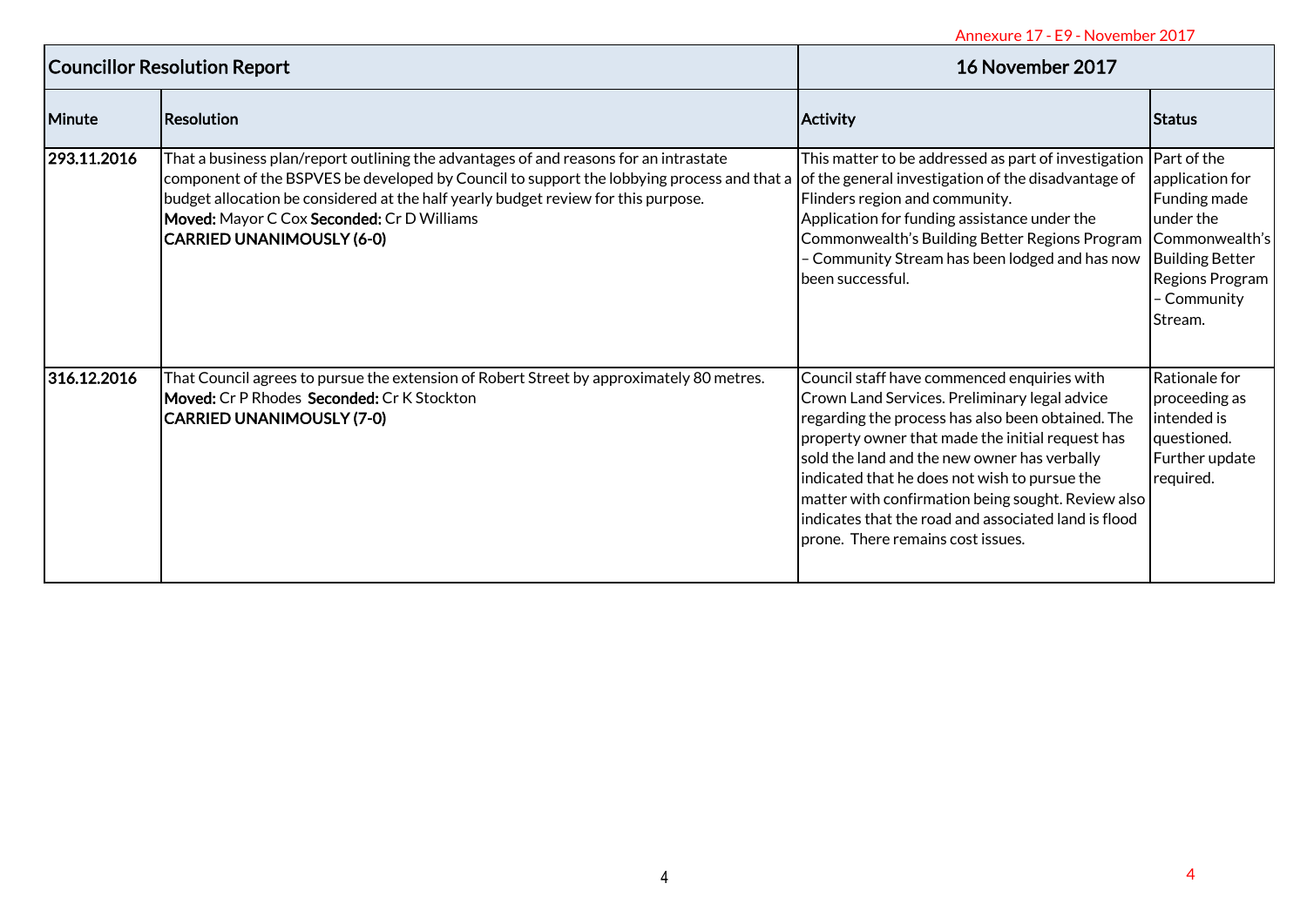| <b>Councillor Resolution Report</b> |                                                                                                                                                                                                                                                                                                                                                                                                                                                                                                                                                                                                                                                                                                                                                                                                                                                                                                                                                                                                                                                                                                                                                                                                       | Annexure 17 - E9 - November 2017<br>16 November 2017                                                                                                                                                                                                                                                                                                                                                                                                                                                                                                                                                                                          |                                                                                                                                 |
|-------------------------------------|-------------------------------------------------------------------------------------------------------------------------------------------------------------------------------------------------------------------------------------------------------------------------------------------------------------------------------------------------------------------------------------------------------------------------------------------------------------------------------------------------------------------------------------------------------------------------------------------------------------------------------------------------------------------------------------------------------------------------------------------------------------------------------------------------------------------------------------------------------------------------------------------------------------------------------------------------------------------------------------------------------------------------------------------------------------------------------------------------------------------------------------------------------------------------------------------------------|-----------------------------------------------------------------------------------------------------------------------------------------------------------------------------------------------------------------------------------------------------------------------------------------------------------------------------------------------------------------------------------------------------------------------------------------------------------------------------------------------------------------------------------------------------------------------------------------------------------------------------------------------|---------------------------------------------------------------------------------------------------------------------------------|
| Minute                              | Resolution                                                                                                                                                                                                                                                                                                                                                                                                                                                                                                                                                                                                                                                                                                                                                                                                                                                                                                                                                                                                                                                                                                                                                                                            | <b>Activity</b>                                                                                                                                                                                                                                                                                                                                                                                                                                                                                                                                                                                                                               | <b>Status</b>                                                                                                                   |
| 319.12.2016                         | 1. That Council actively pursue acquiring a Crown Land lease over the relevant section of land<br>that will allow legal public access of the area that historically has been known as Badger<br>Corner boat ramp.<br>2. That Council consults with a community "user group" at a one-off on-site meeting to be held<br>no later than early February 2017.<br>3. That Council, via the relevant application process, actively pursues a co-funded grant via<br>Marine and Safety Tasmania's (MAST) recreational boating fund prior to 31st March 2017 if<br>possible.<br>4. That two infrastructure options (basic and enhanced) be costed to inform Council of the<br>commitment of the capital funding required and to enable Council to provide confirmation to<br>MAST, in the form of a motion, that it will provide the balance of the capital funding required<br>should Council consider the cost appropriate.<br>Moved: Deputy Mayor M Cobham Seconded: Cr P Rhodes<br><b>CARRIED UNANIMOUSLY (7-0)</b>                                                                                                                                                                                       | A community user group meeting was conducted on Item 1 Crown<br>site 20th February 2017. The matter was presented Land access in<br>to Council for decision at the March Council<br>Meeting where it was agreed to lodge an<br>application. This has now been carried out but the<br>application was ultimately not successful.                                                                                                                                                                                                                                                                                                               | progress<br>Items 2 to 4<br>completed<br>Item 3 Council to<br>review whether<br>to follow up with<br>a new MAST<br>application. |
| 50.03.2017                          | 1. That Council accepts the advice of Council's Audit Panel such that the Flinders Council<br>Audit Panel membership be altered so that it be made up of an independent Chairperson who<br>may be from off-island, to include the two current independent members and that the two<br>Councillor members step down from the Panel.<br>2. That any other Councillor except the Mayor has a standing invitation to attend any meeting<br>as an observer.<br>3. That Council authorises the General Manager to seek out suitable candidates for<br>presentation to Council for review and decision as a Chairperson.<br>4. That Council allocates an appropriate budget to support the Panel's work.<br>5. That the Council acknowledges the contribution to the Audit Panel that John Dick has made<br>free and gratis and confirms that he remains as Audit Panel Chair until an appointment to the<br>position of Chairperson is made at which time he will revert to an ordinary independent<br>member of the Audit Panel.<br>6. That Council allocates appropriate secretarial support to assist the Panel in its work.<br>Moved: Cr K Stockton<br>Seconded: Deputy Mayor M Cobham<br>CARRIED (5-1) | Initial discussions with prospective chairpersons<br>commenced. One application received and later<br>withdrawn due to work commitments. Two other<br>potential candidates approached but also unable to<br>formalise due to work commitments. A third<br>candidate was sourced and presented to Council for<br>consideration and then appointment at the<br>September Council Meeting. Successful candidate<br>and existing independent panel members advised.<br>Letter of appreciation to be sent to the existing<br>Audit Panel Chair and Minister advised of panel<br>changes. Formal appointment of new independent<br>Chair completed. | Completed                                                                                                                       |
|                                     |                                                                                                                                                                                                                                                                                                                                                                                                                                                                                                                                                                                                                                                                                                                                                                                                                                                                                                                                                                                                                                                                                                                                                                                                       |                                                                                                                                                                                                                                                                                                                                                                                                                                                                                                                                                                                                                                               | 5                                                                                                                               |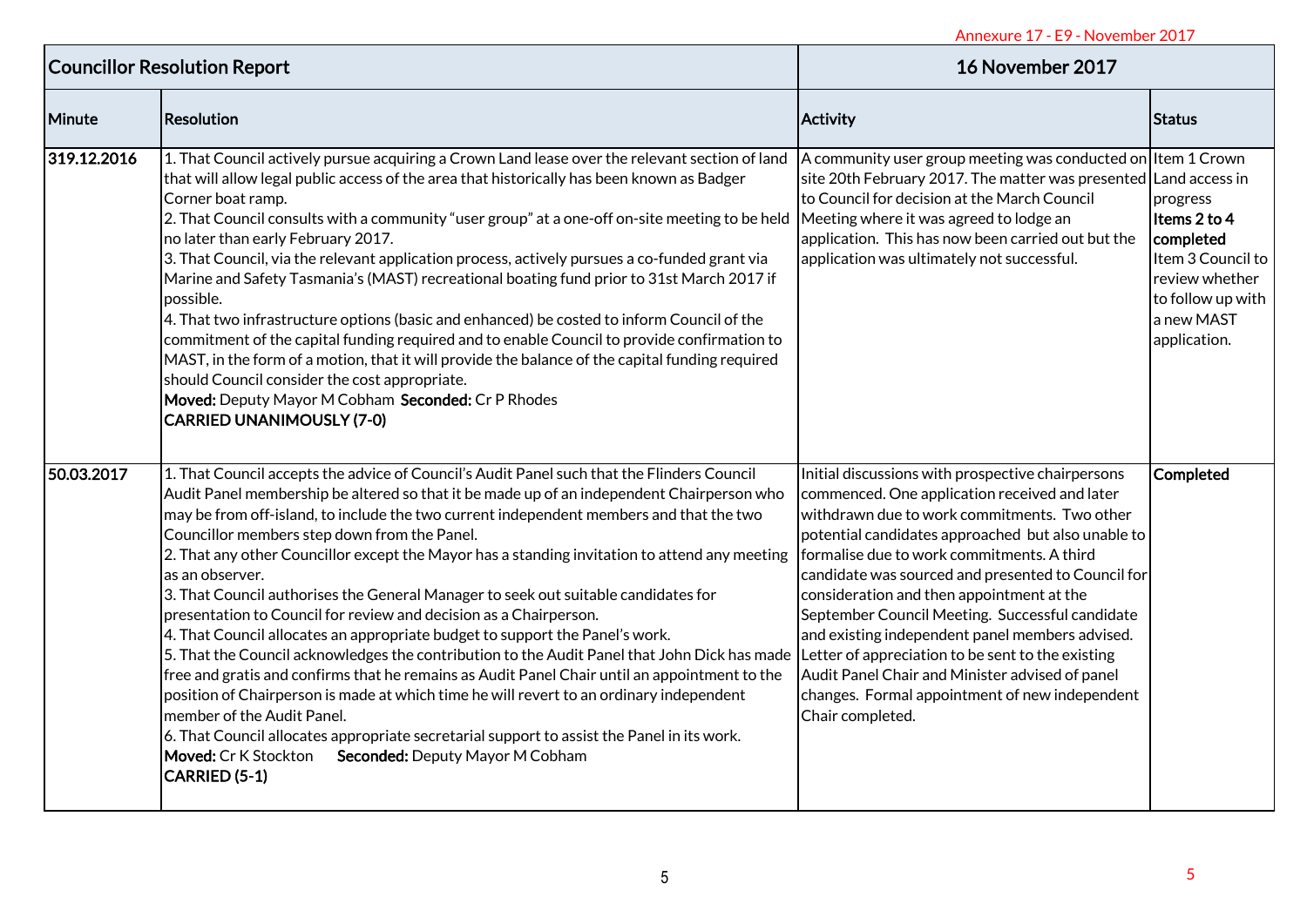| <b>Councillor Resolution Report</b> |                                                                                                                                                                                                                                                                                                                                                                                                                                                                                                                                              | 16 November 2017                                                                                                                                                                                |                                       |
|-------------------------------------|----------------------------------------------------------------------------------------------------------------------------------------------------------------------------------------------------------------------------------------------------------------------------------------------------------------------------------------------------------------------------------------------------------------------------------------------------------------------------------------------------------------------------------------------|-------------------------------------------------------------------------------------------------------------------------------------------------------------------------------------------------|---------------------------------------|
| Minute                              | Resolution                                                                                                                                                                                                                                                                                                                                                                                                                                                                                                                                   | <b>Activity</b>                                                                                                                                                                                 | Status                                |
| 58.03.2017                          | That Council:<br>1. Note the information provided to Councillors;<br>2. Empowers the General Manager's Performance Review Committee to consider and<br>recommend to Council a process(s) to undertake the performance review required prior to the<br>end of the 6 month probation period;<br>3. Requests the General Manager's Performance Review Committee to develop performance<br>indicators as referred to in Schedule 3 of the employment contract.<br>Moved: Mayor C Cox Seconded: Cr K Stockton<br><b>CARRIED UNANIMOUSLY (6-0)</b> | The performance review has been completed and<br>the General Manager appointed to the position.<br>Performance indicators are yet to be developed.                                              | $(1)$ & 2) complete<br>3) In progress |
| 81.04.2017                          | That Council strongly considers making an allocation for Professional Development (program<br>for team building) activities in the 2018-19 budget.<br>Moved: Cr P Rhodes Seconded: Cr K Stockton<br><b>CARRIED UNANIMOUSLY (7-0)</b>                                                                                                                                                                                                                                                                                                         | To be kept within the schedule until next elected<br>Council makes a determination.                                                                                                             | Retain within<br>Schedule.            |
| 155.06.2017                         | That Council appoints the successful Early Contractor Involvement respondent (ToxFree now<br>JJ Richards) to carry out 'stage 2' of the waste management project and through direct<br>negotiations authorise the General Manager to present to Council for consideration a final<br>tender that meets Council's long term waste management objectives.<br>Moved: Cr G Willis Seconded: Cr K Stockton<br>CARRIED UNANIMOUSLY (6-0)                                                                                                           | Refer 247.10.2016. Additional financial information Superseded by<br>being obtained before resolution actioned. This<br>resolution now superseded by Resolution<br>226.09.2017                  | Resolution<br>226.09.2017             |
| 177.07.2017                         | That Council resolves to:<br>1) Adopt the revised document - Flinders Council's Public Interest Disclosure Procedures<br>dated July 2017<br>2) Submit the document to the Ombudsman for approval.<br>3) Review the procedures (as required under the Public Interest Disclosure Act 2002) every 3<br>Moved: Cr G Willis<br>years.<br>Seconded: Deputy Mayor M Cobham<br><b>CARRIED UNANIMOUSLY (6-0)</b>                                                                                                                                     | The adopted procedure has been loaded onto<br>Council's website and distributed to staff and<br>Councillors.<br>It has been submitted to the Ombudsman for<br>approval and awaiting a response. | 1. & 2. Complete<br>3. In Progress    |
|                                     |                                                                                                                                                                                                                                                                                                                                                                                                                                                                                                                                              |                                                                                                                                                                                                 |                                       |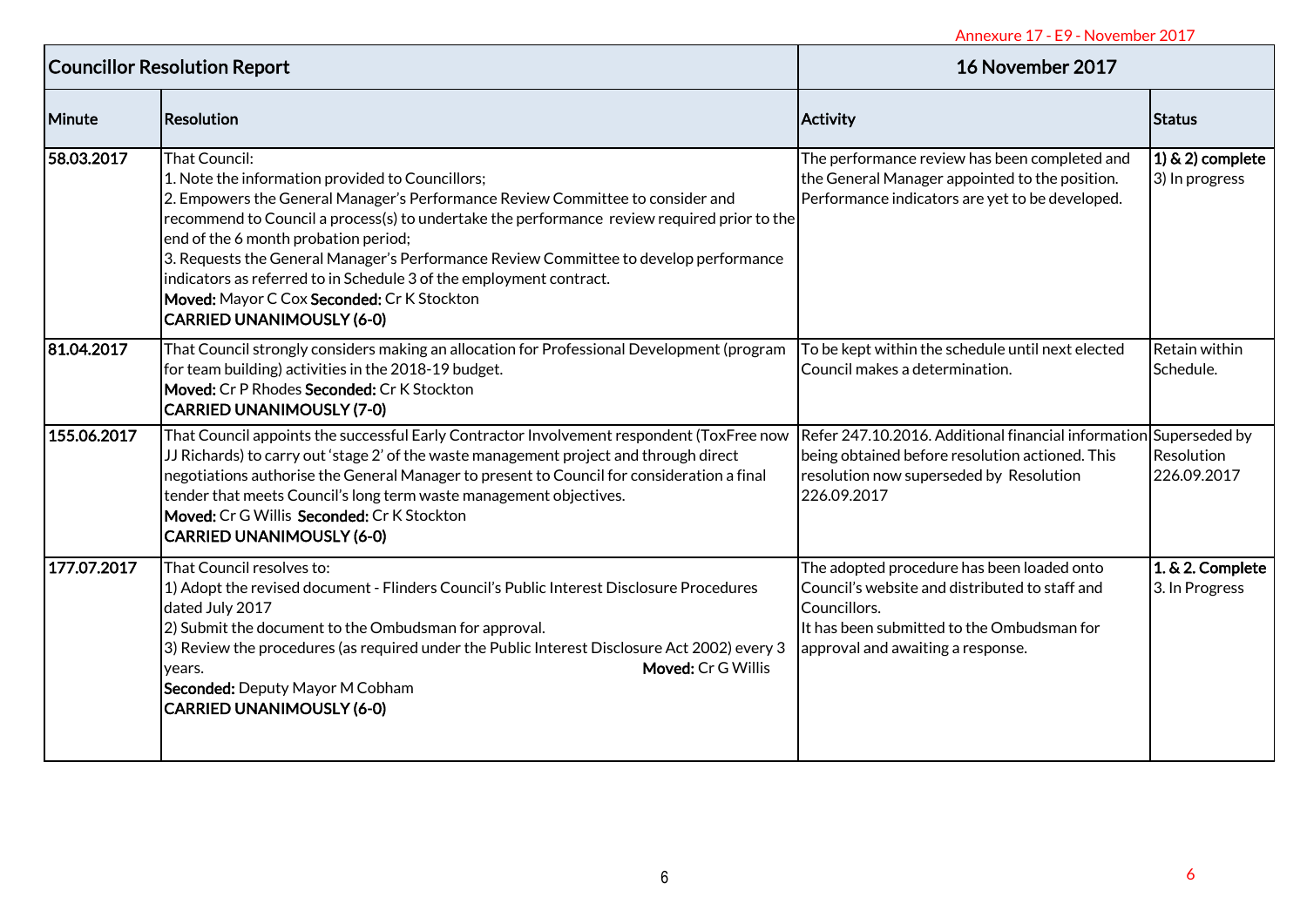| <b>Councillor Resolution Report</b> |                                                                                                                                                                                                                                                                                                                                                                                                                                                                                                                                                                                                                                                                                                                                                                                                                                                                                                                                                                                                                                                                                                                                                                                                                                                                                                                                                                                                                                                  | 16 November 2017                                                                                                                                                                                                                            |               |
|-------------------------------------|--------------------------------------------------------------------------------------------------------------------------------------------------------------------------------------------------------------------------------------------------------------------------------------------------------------------------------------------------------------------------------------------------------------------------------------------------------------------------------------------------------------------------------------------------------------------------------------------------------------------------------------------------------------------------------------------------------------------------------------------------------------------------------------------------------------------------------------------------------------------------------------------------------------------------------------------------------------------------------------------------------------------------------------------------------------------------------------------------------------------------------------------------------------------------------------------------------------------------------------------------------------------------------------------------------------------------------------------------------------------------------------------------------------------------------------------------|---------------------------------------------------------------------------------------------------------------------------------------------------------------------------------------------------------------------------------------------|---------------|
| Minute                              | <b>Resolution</b>                                                                                                                                                                                                                                                                                                                                                                                                                                                                                                                                                                                                                                                                                                                                                                                                                                                                                                                                                                                                                                                                                                                                                                                                                                                                                                                                                                                                                                | Activity                                                                                                                                                                                                                                    | <b>Status</b> |
| 201.08.2017                         | 1. That Council agrees in principle to the trial operation of a community gym in Whitemark.<br>2. That Council authorises the General Manager to negotiate the following matters with the<br>local Lions Club committee:<br>a) an appropriate rental lease or agreement;<br>b) an appropriate rental amount taking into account that the Community Gym is not a<br>commercially viable business, however has proven to be a well patronised facility with<br>considerable potential to contribute to community health and well-being; and<br>$\vert c \rangle$ an appropriate interim agreement (including insurance and access) that covers the period<br>between 1st Sept 2017 and the commencement of Council's management of the Whitemark<br>Community Gym (i.e. this will allow the Gym facility to continue to operate once the current<br>private operator has ceased operating on 31st August 2017, as previously advised).<br>3. That Council authorises the General Manager to negotiate a fair and reasonable financial<br>amount to purchase or lease the privately owned gym equipment items (from the current<br>operator) that will ensure the Gym continues to provide appropriate facilities for attendees.<br>4. That Council authorises a Special Committee of Council to be established to assist with<br>ongoing operations of a Whitemark Community Gym.<br>Moved: Cr K Stockton Seconded: Cr D Williams<br>CARRIED (5-1) | Interim arrangements entered into with the Lions<br>Club and the current provider for operation to be<br>retained on an interim basis pending finalisation of<br>a formal lease. Update report to the 21 September<br>2017 Council Meeting. | In Progress   |
| 202.08.2017                         | That Council approves the removal of Raoul Harper as a signatory and that the General<br>Manager, Bill Boehm, becomes a signatory on the Westpac Investment account.<br>Moved: Cr G Willis Seconded: Cr C Rhodes<br><b>CARRIED UNANIMOUSLY (6-0)</b>                                                                                                                                                                                                                                                                                                                                                                                                                                                                                                                                                                                                                                                                                                                                                                                                                                                                                                                                                                                                                                                                                                                                                                                             | Application being processed.                                                                                                                                                                                                                | In progress   |
| 227.09.2017                         | Moved: Cr G Willis Seconded: Deputy Mayor M Cobham<br>That Council advises the State Controller that it nominates Jacci Viney to fill the Flinders<br>Municipal Emergency Management Coordinator position and Kelly Blundstone the Deputy<br>Coordinator position.<br><b>CARRIED UNANIMOUSLY (5-0)</b>                                                                                                                                                                                                                                                                                                                                                                                                                                                                                                                                                                                                                                                                                                                                                                                                                                                                                                                                                                                                                                                                                                                                           | Formal letter sent. Awaiting response.                                                                                                                                                                                                      | In Progress   |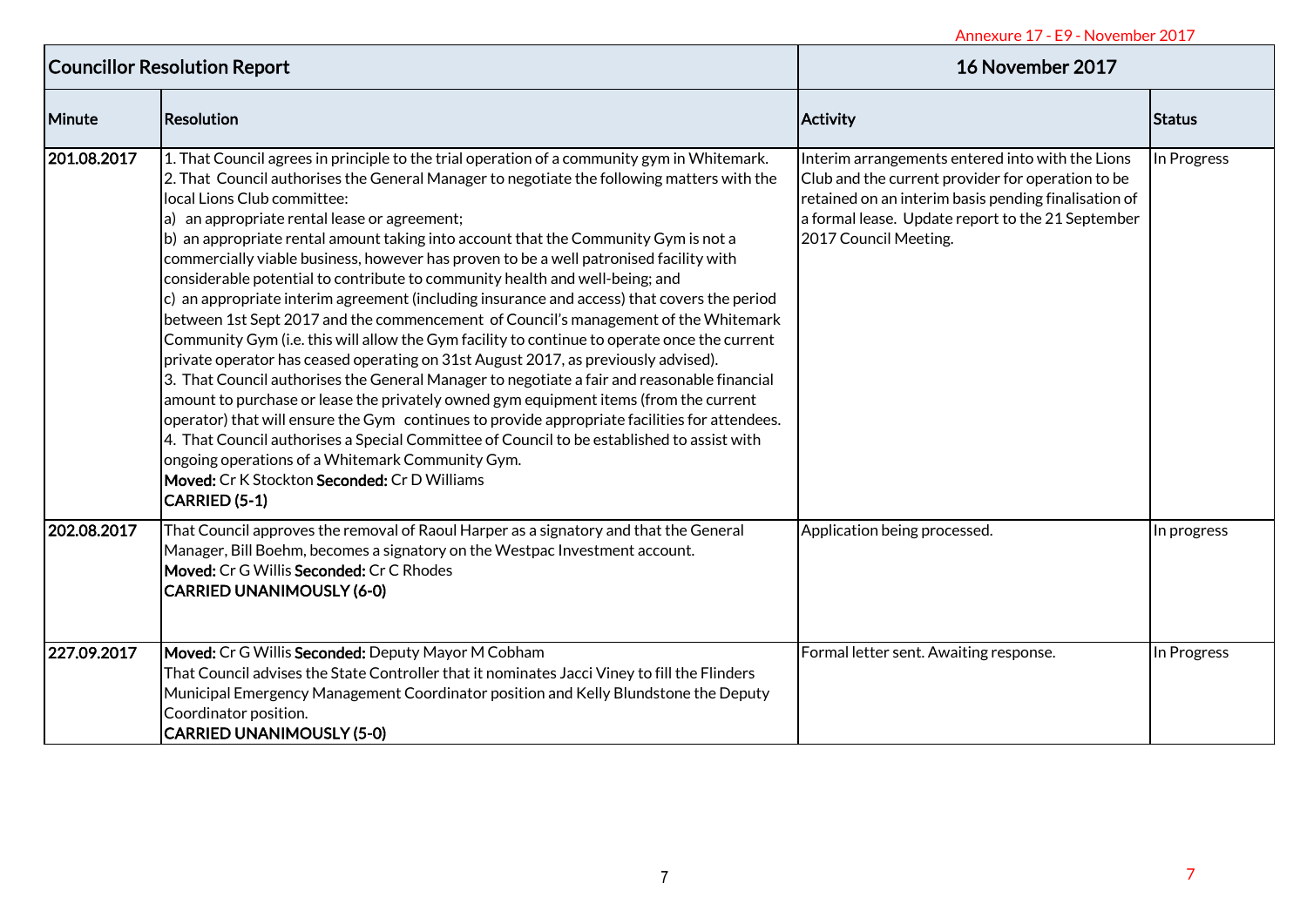| <b>Councillor Resolution Report</b> |                                                                                                                                                                                                                                                                                                                                                                                                                                                                                                                                                                                                                                                                                                                                                                                            | 16 November 2017                                                                                                                                                                                                                                                          |                                      |
|-------------------------------------|--------------------------------------------------------------------------------------------------------------------------------------------------------------------------------------------------------------------------------------------------------------------------------------------------------------------------------------------------------------------------------------------------------------------------------------------------------------------------------------------------------------------------------------------------------------------------------------------------------------------------------------------------------------------------------------------------------------------------------------------------------------------------------------------|---------------------------------------------------------------------------------------------------------------------------------------------------------------------------------------------------------------------------------------------------------------------------|--------------------------------------|
| <b>Minute</b>                       | Resolution                                                                                                                                                                                                                                                                                                                                                                                                                                                                                                                                                                                                                                                                                                                                                                                 | <b>Activity</b>                                                                                                                                                                                                                                                           | <b>Status</b>                        |
| 230.09.2017                         | Moved: Cr G Willis Seconded: Deputy Mayor M Cobham<br>That Council:<br>1. Receives and notes the Whitemark Community Gym report;<br>2. Agrees on the proposed purpose and membership of the Committee and that general<br>member numbers be between 4 - 8 (inclusive);<br>3. Elects a Councillor to the Committee;<br>4. Authorises the General Manager to seek nominations for Committee Members for the<br>Whitemark Community Gym Committee; and<br>5. Determines and finalises the composition of the Committee at the November Ordinary<br>Meeting of Council 2017.<br><b>CARRIED UNANIMOUSLY (4-0)</b>                                                                                                                                                                               | Discussion at the September Workshop. Report<br>provided to the October Council Meeting. Terms of<br>reference for of Whitemark Community Gym<br>completed. Membership recommendation to the<br>November Council Meeting.                                                 | In Progress                          |
| 232.09.2017                         | Moved: Cr G Willis Seconded: Cr C Rhodes<br>That Council:<br>1) Notes and receives the Flinders Council Marine Access and Safe Harbour Final Report<br>September 2017 prepared by Burbury Consulting;<br>2) Adopts the report recommendations including the substantive recommendation that, in<br>consideration of social, physical and ecological factors, Council endorses the Lady Barron<br>Slipway site as the most suitable of the sites surveyed for the development of a safe harbour<br>marina;<br>3) Confirms that Council ranks this project as the highest priority economic development<br>project for 2017; and<br>4) Identifies potential grant opportunities and commences concept planning and regulatory<br>requirements to gain project ready status.<br>CARRIED (3-1) | State Government support received. Currently<br>working with State Government with respect to a<br>potential State Government contribution. Round 2<br>of Building Better Regions Fund announced.<br>Australian Mariatime Safety Authority Funding also<br>to be explored | $1 - 3$ . Complete<br>4. In Progress |
|                                     |                                                                                                                                                                                                                                                                                                                                                                                                                                                                                                                                                                                                                                                                                                                                                                                            |                                                                                                                                                                                                                                                                           |                                      |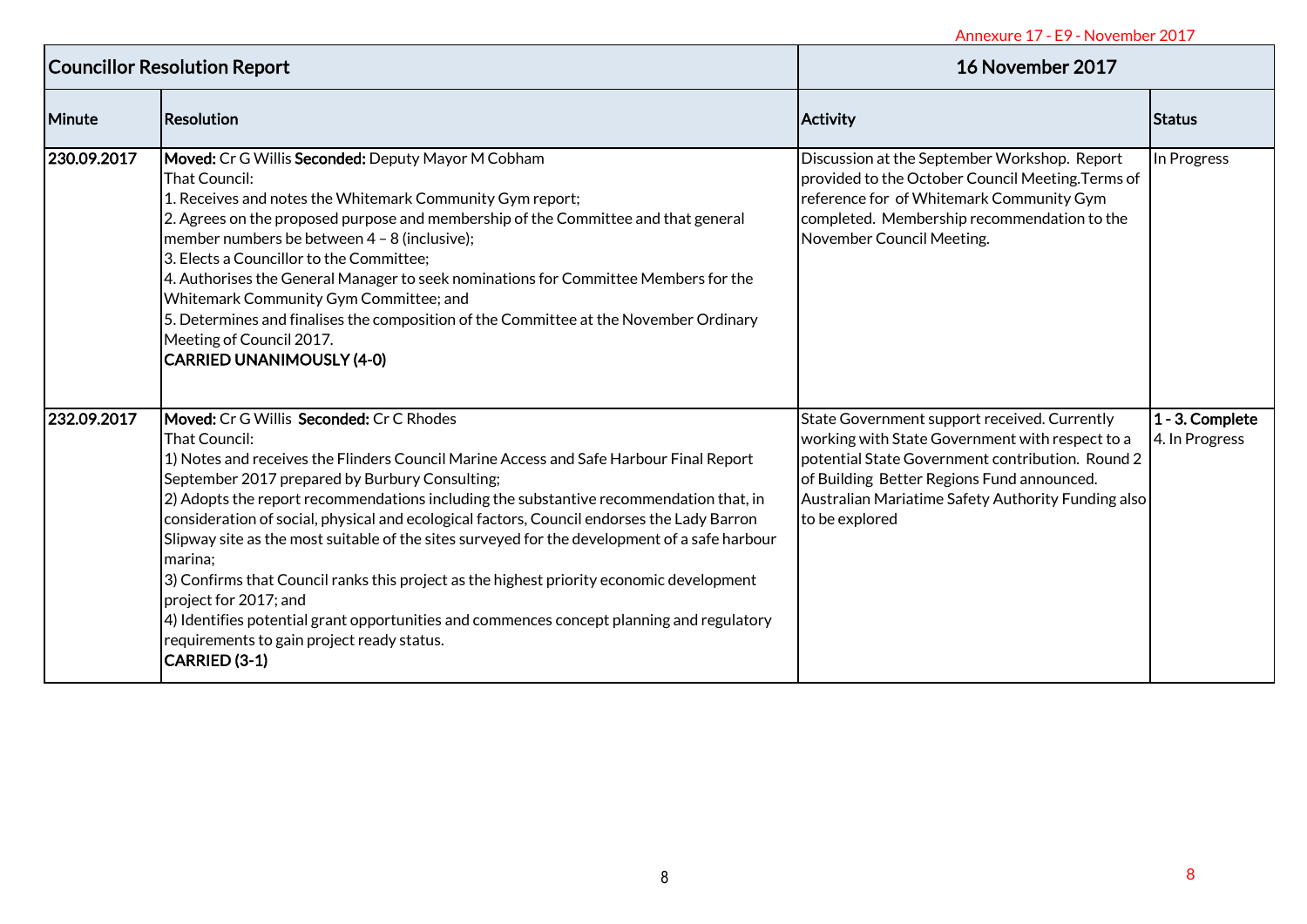| <b>Councillor Resolution Report</b> |                                                                                                                                                                                                                                                                                                                                                                                                                                                                                                                                                                                                                                                                                                                                                                                                                                         | 16 November 2017                                                                                                                                                                             |                 |
|-------------------------------------|-----------------------------------------------------------------------------------------------------------------------------------------------------------------------------------------------------------------------------------------------------------------------------------------------------------------------------------------------------------------------------------------------------------------------------------------------------------------------------------------------------------------------------------------------------------------------------------------------------------------------------------------------------------------------------------------------------------------------------------------------------------------------------------------------------------------------------------------|----------------------------------------------------------------------------------------------------------------------------------------------------------------------------------------------|-----------------|
| Minute                              | <b>Resolution</b>                                                                                                                                                                                                                                                                                                                                                                                                                                                                                                                                                                                                                                                                                                                                                                                                                       | <b>Activity</b>                                                                                                                                                                              | Status          |
| 251.10.2017                         | Moved: Cr G Willis Seconded: Cr K Stockton<br>That the 2017-18 Annual Plan be amended to include the following under Strategic Focus<br>Area 4: Strategic, Efficient and Effective Organisation and Strategic Direction: 4.3 Ensure<br>Council meets its statutory obligations and manages corporate and community risk:<br>Output: 4.3.32 Flinders Planning Scheme<br>Year 3 Annual Action: For each locality deliver Strategy Tables, Zone Conversion Tables,<br>Supporting Reports, Maps, overlay lists and photographs as well as all Submission<br>Documentation including Flinders Land Use Strategy 2017, Supporting Information Report<br>and Consultation Reports.<br>Key Performance Indicators: 2017-18 Local Provisions Schedule delivered and Submission<br>criteria satisfied.<br>Lead Responsibility: Strategic Planning | The Annual Plan was amendend accordingly. The<br>new version was distributed to all staff and<br>Councillors, loaded onto Council's website and sent<br>to the Director of Local Government. | <b>Complete</b> |
| 252.10.2017                         | <b>CARRIED UNANIMOUSLY (6-0)</b><br>Moved: Cr G Willis Seconded: Cr K Stockton<br>That the Council declines the request from Friends of the Patriarchs for remission of rates for<br>the 2017/18 year, and that Council, as a Community Grant, offers the Friends of the Patriarchs<br>\$1000 in recognition of the importance of the Sanctuary to the Community and advises the<br>Friends of the Patriarchs to submit an application to the Community Grant process for the<br>2018/19 year.                                                                                                                                                                                                                                                                                                                                          | Frieds of Patriachs advised and grat made.                                                                                                                                                   | Complete        |
| 255.10.2017                         | <b>CARRIED UNANIMOUSLY (6-0)</b><br>Moved: Cr G Willis Seconded: Cr K Stockton<br>That Council:<br>1. Adopts the Whitemark Community Gym Terms of Reference as amended at the Council<br>Meeting;<br>2. Agrees to use the Whitemark Community Gym Terms of Reference as a template for all new<br>Special Committees that are formed; and<br>3. On a case by case basis, as circumstances dictate, reviews and amends the Terms of<br>Reference for each existing Special Committee.<br><b>CARRIED (5-1)</b>                                                                                                                                                                                                                                                                                                                            | Terms of reference for Whitemark Community<br>Gym completed. Membership recommedatation to<br>the November Council Meeting,                                                                  | <b>Complete</b> |